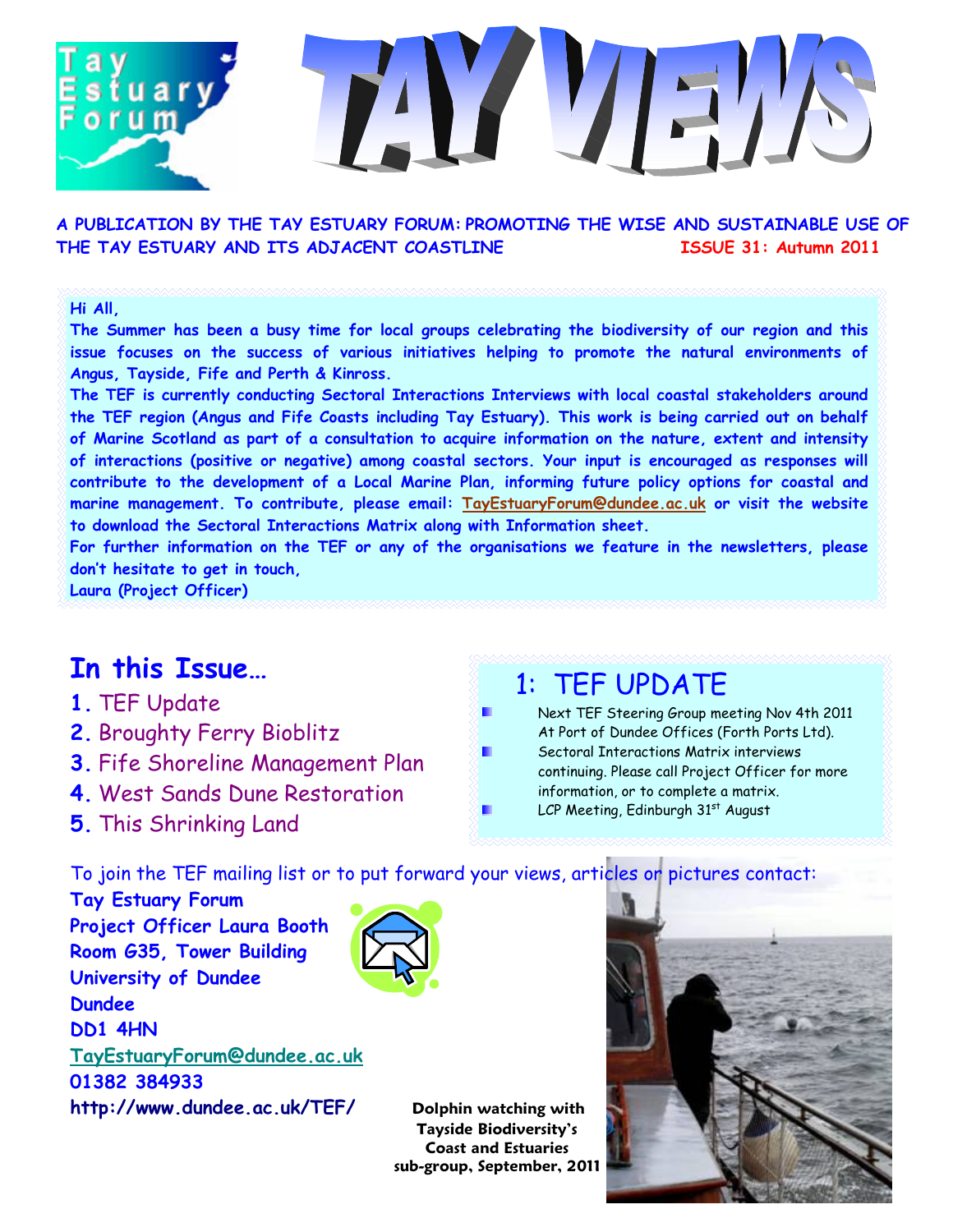### 2. Bioblitz at Broughty Ferry Local Nature Reserve

Bioblitzes are a relatively new way of trying to interest the general public in biological recording. They consist of an intensive survey of a site over 24 hours. Where possible the survey is a mix of taxonomic experts and members of the public that turn up for the day.

The Broughty Ferry Local Nature Reserve bioblitz was organised by Dundee Countryside Ranger Service and staff from the McManus: Dundee's Art Gallery & Museum. The event was run over the weekend of 28th and 29th May.

The site is a strip of land that runs between the Glass Pavilion restaurant and Barnhill rock garden adjacent to the railway. It contains a small remnant of a sand dune system.

The bioblitz started on the evening of the 28th with a moth, bat and amphibian recording session. A small but intrepid band included the vice county 90 moth recorder and the amphibian and reptile recorder. It was a cool night but nevertheless we managed to find seven species of moth, Pipistrelle bats and frogs.

Ominously the rangers received a phone call letting them that Sunday's weather forecast predicted 50mph winds.

Sunday morning started early with the local British Trust for Ornithology Regional Representative and volunteers from the Tay ringing group setting up mist nets and carrying out a trapping and ringing exercise. This proved very successful and was completed midmorning just as the weather started to change.

It had been agreed that the morning would be left for our experts to carry out their own surveys undisturbed and public involvement would start around lunchtime. Over eight experts including botanists, entomologists, herpetologists, conchologists and invertebrate specialists came voluntarily with members of the Dundee Naturalists' Society.

The most innovative expert was an entomologist David Pryce, who converted a domestic garden leaf blower into a suction sampler by fitting a butterfly net over the nozzle.

The most dedicated expert was Adrian Sumner the Conchological Society recorder who travelled by public transport from his home in North Berwick who arrived midway on Sunday morning, carried out several hours of field work recording slugs and snails before returning home the same way.

As if on cue the wind picked up during the morning turning the reserve into a wind tunnel. Nevertheless over 45 people turned up for the afternoons activities which included pond dipping, guided walks quiz trails and craft activities.

Finally during the early evening as the tide and wind dropped the remaining participants carried out a short survey of the beach.

Although species lists are still coming in the bioblitz recorded 277 species have been were listed. These include 133 flowering plants, 3 mammals, 8 lichens, 16 slugs/snails, 9 moths, 3 butterflies and at least 40 other invertebrates.

As with all events organising a bioblitz takes a fair amount of effort and each time we learn more about making the next event better, although we cannot control the weather. Taking part is an enjoyable way to spend a weekend and we look forward to next year's event.

Thanks to David Lampard, Dundee's Art Gallery and Museum.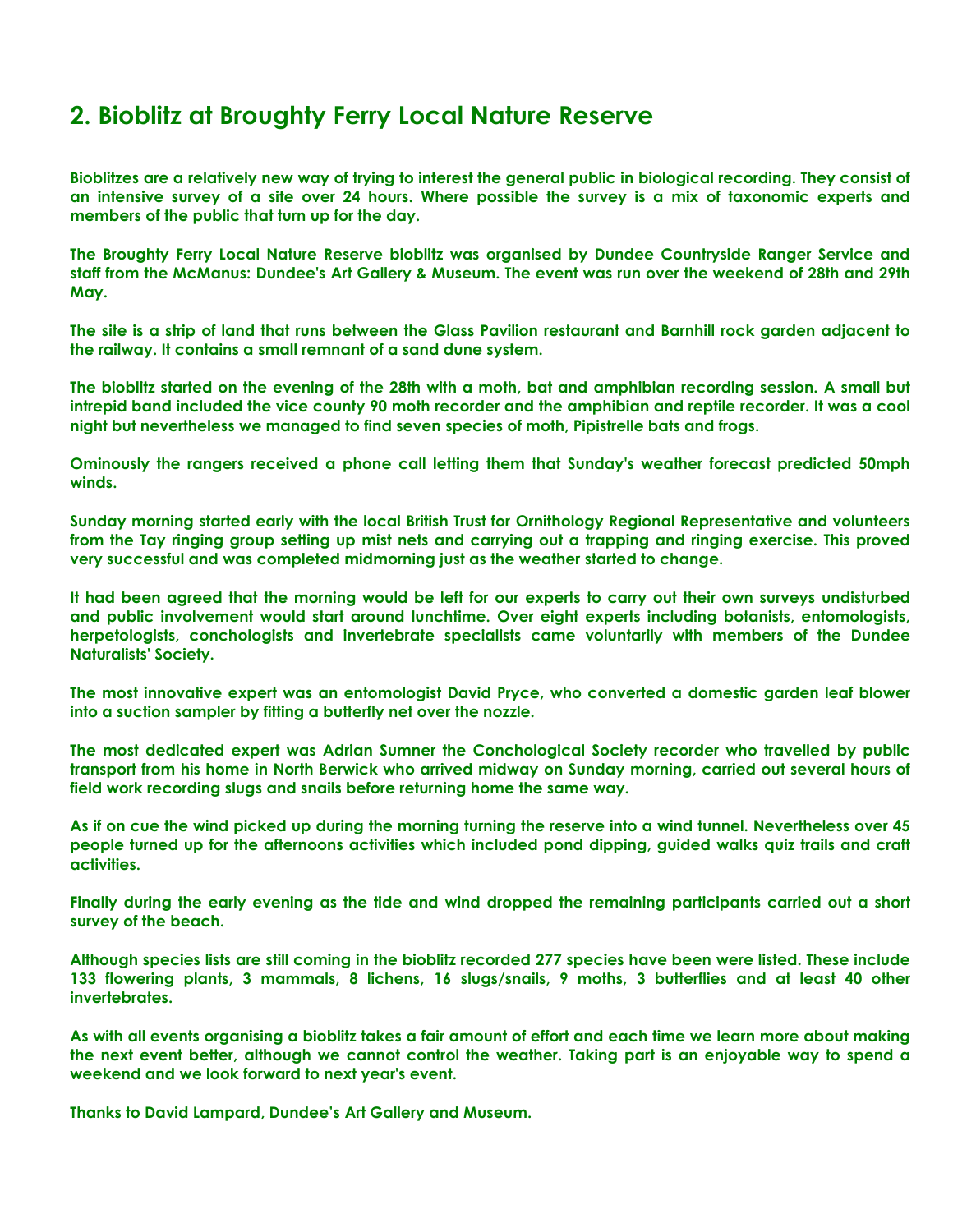

# 3. Public consultation on managing Fife's coast

FIFE COUNCIL Transportation & Environmental Services are launching a public consultation on the Fife Shoreline Management Plan. The consultation will run from Monday 5 September until Monday 28 November 2011, and will give the public the opportunity to view the draft policy documents and give their comments. The Fife Shoreline Management Plan outlines draft proposals to manage coastal flooding and erosion risks over the next 100 years. The Plan covers 179km of coastline from Kincardine on the Forth Estuary to Newburgh on the River Estuary. It provides a strategic framework for management of Fife's coastline, taking into account the most up-to-date knowledge of natural coastal processes and likely future scenarios including climate change and coastal instability.

The Fife Shoreline Management Plan is available to download at www.fifedirect.org.uk/shoreline. Hard copies will also be made available from New City House in Dunfermline, Fife House in Glenrothes and County Buildings in Cupar. Cllr.Tony Martin, Chair of the Environment, Enterprise & Transportation Committee, commented: "I would encourage everyone with an interest in Fife's coast to have your say in this consultation process. Your feedback will help us to consider how we manage one of Fife's biggest assets for generations to come."

Should you require any further information or advice about this project please contact Murray Scott on 08451 555 555 ext 456751.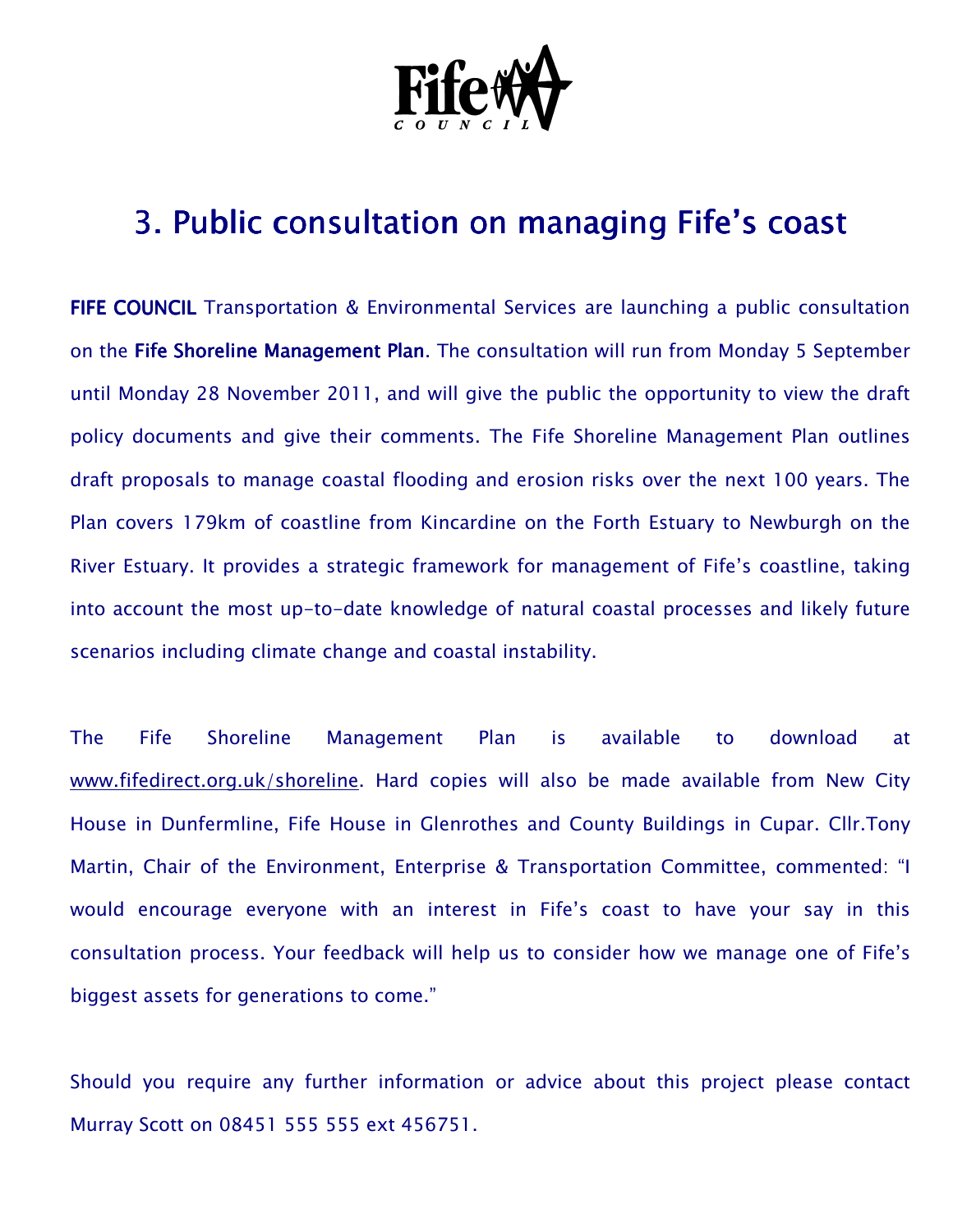# 4. West Sands Sand Dune Restoration, St Andrews



For more info contact: Julian T Inglis, Fife Coast and Countryside Trust: julian.inglis@fifecountryside.co.uk

### 5<sup>th</sup> February 2010.

The eroded dunes at West Sands in St Andrews. Taken before the big storm of March 30th 2010 which caused significant further damage, to the site.

The dune restoration was undertaken in April 2010 using 7,000 cubic metres of sand from a source on a sand bar opposite Out Head.

#### 8th July 2010.

Image of the dunes taken after restoration. Jute matting and chespale fences were installed to stabilise the dune until vegetation is fully established.

Last winter, Lyme and marram grasses were transplanted from other areas of the dune. As the new photos show, the transplants are doing well.

#### 7th September 2011.

The planting was done by many volunteers including staff of Fife Coast and Countryside Trust, St Andrews Links Trust, BT, BTCV, students from St Andrews University and Elmdale College and ECOS Countryside Services.

This is the first stage in the restoration of the entire stretch of dunes on the West Sands. Financial support was provided by Fife Coast and Countryside Trust, Fife Council, SNH, St Andrews Links Trust, the R&A and Fife Environment Trust.